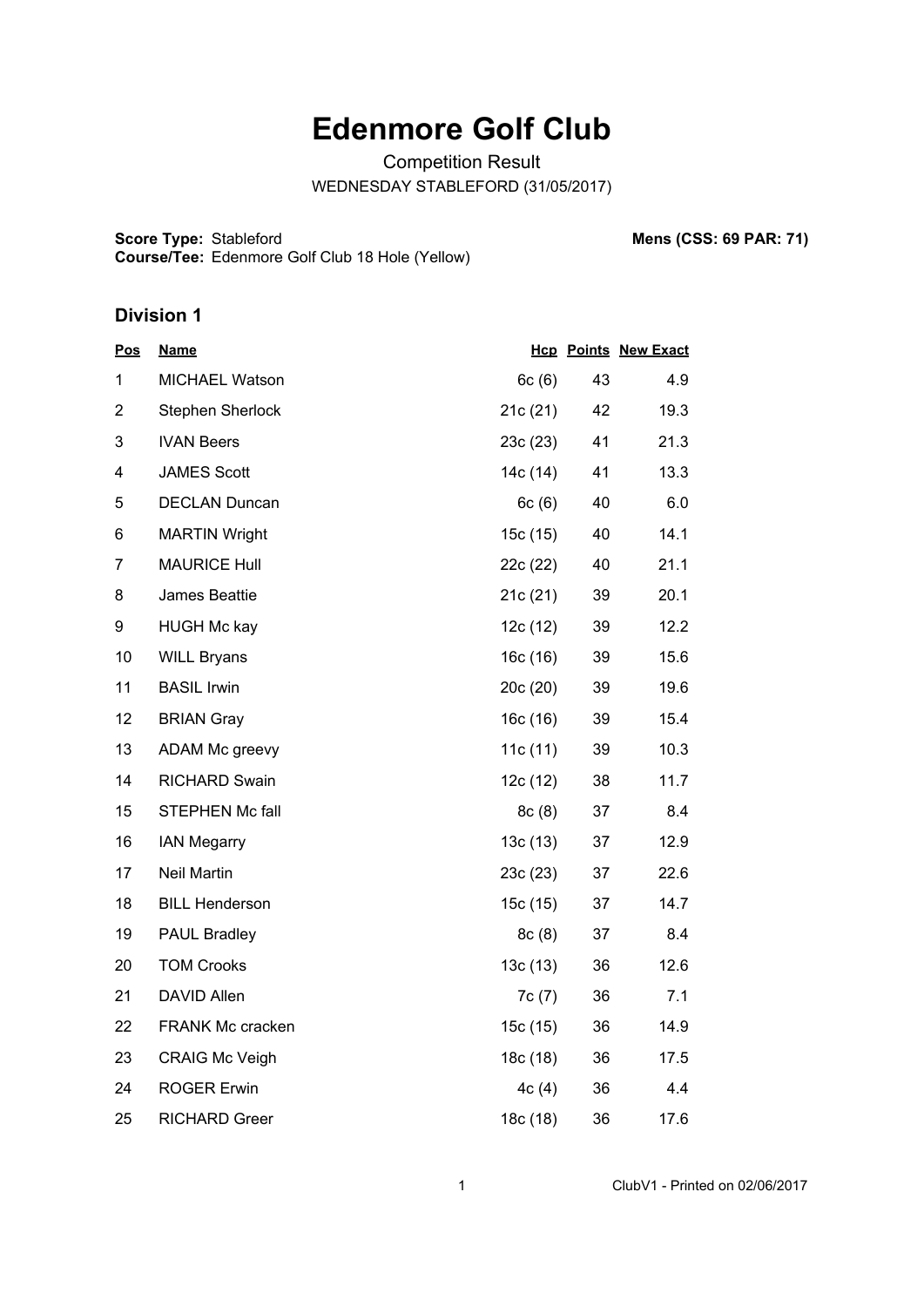## **Division 1**

| <u>Pos</u> | <b>Name</b>             |            |    | <b>Hcp Points New Exact</b> |
|------------|-------------------------|------------|----|-----------------------------|
| 26         | Liam Mathews            | 22c (22)   | 35 | 22.0                        |
| 27         | <b>SIMON George</b>     | 18c (18)   | 35 | 18.3                        |
| 28         | <b>RYAN Agnew</b>       | 14c (14)   | 35 | 14.2                        |
| 29         | <b>MICHAEL Boyd</b>     | 8c(8)      | 35 | 7.7                         |
| 30         | <b>CLYDE Anderson</b>   | 13c(13)    | 35 | 12.6                        |
| 31         | <b>MARK Clendinning</b> | 17c (17)   | 35 | 16.8                        |
| 32         | <b>Andrew Penny</b>     | 18c (18)   | 34 | 18.2                        |
| 33         | PAUL HERRON             | 16c (16)   | 34 | 15.6                        |
| 34         | <b>MARTIN Brunty</b>    | 13c(13)    | 34 | 13.1                        |
| 35         | David Mc Creedy         | 10c(10)    | 34 | 9.8                         |
| 36         | <b>KENNY Mc Aleenon</b> | 10c(10)    | 34 | 9.6                         |
| 37         | <b>IAN Little</b>       | 11c $(11)$ | 34 | 11.3                        |
| 38         | <b>ROGER Wilkinson</b>  | 17c (17)   | 34 | 17.3                        |
| 39         | <b>ALAN Boomer</b>      | 13c(13)    | 34 | 13.4                        |
| 40         | <b>COLIN Bradley</b>    | 15c (15)   | 33 | 14.6                        |
| 41         | <b>WILLIAM FERRIS</b>   | 18c (18)   | 33 | 18.0                        |
| 42         | <b>GERRY Mc clory</b>   | 15c (15)   | 32 | 15.4                        |
| 43         | <b>JEREMY Ogle</b>      | 15c (15)   | 32 | 15.2                        |
| 44         | Herbie Goode            | 22c (22)   | 32 | 22.3                        |
| 45         | <b>COLUM Brannigan</b>  | 9c(9)      | 32 | 9.0                         |
| 46         | <b>KEITH Steenson</b>   | 8c(8)      | 32 | 8.4                         |
| 47         | <b>EDWARD Moulds</b>    | 17c (17)   | 32 | 16.7                        |
| 48         | <b>SAM Mc connell</b>   | 17c (17)   | 32 | 16.8                        |
| 49         | DAVID Waterworth        | 16c(16)    | 31 | 16.4                        |
| 50         | lan Hamilton            | 17c (17)   | 31 | 16.6                        |
| 51         | Aled George             | 12c (12)   | 31 | 12.2                        |
| 52         | <b>KENNY Hylands</b>    | 17c (17)   | 31 | 17.4                        |
| 53         | <b>WILLIAM Nesbitt</b>  | 13c(13)    | 31 | 12.6                        |
| 54         | <b>JOHN Boyles</b>      | 10c(10)    | 31 | 9.7                         |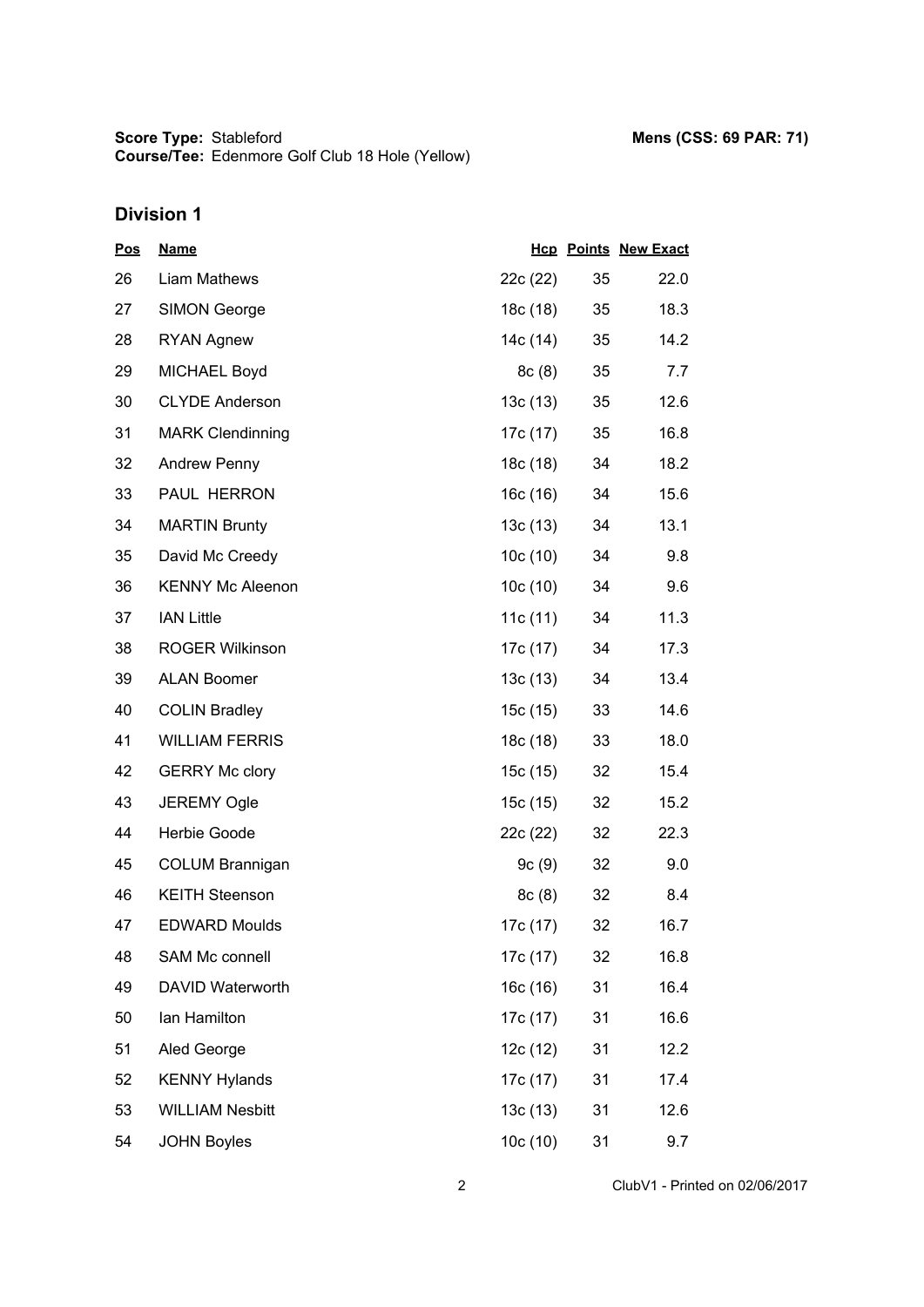## **Division 1**

| <u>Pos</u> | <b>Name</b>              |            |    | <b>Hcp Points New Exact</b> |
|------------|--------------------------|------------|----|-----------------------------|
| 55         | <b>KEITH Robinson</b>    | 16c(16)    | 31 | 15.7                        |
| 56         | <b>Stuart McNeill</b>    | 14c (14)   | 30 | 14.0                        |
| 57         | PAT Cushnahan            | 20c(20)    | 30 | 20.4                        |
| 58         | Aaron Cobb               | 12c(12)    | 30 | 11.9                        |
| 59         | <b>WILLIAM Grant</b>     | 13c(13)    | 30 | 12.7                        |
| 60         | <b>JOSEPH Brush</b>      | 14c (14)   | 30 | 14.3                        |
| 61         | <b>BILL Wilkinson</b>    | 19c (19)   | 30 | 19.5                        |
| 62         | <b>JAMES Henning</b>     | 23c(23)    | 30 | 22.9                        |
| 63         | <b>DAVID Butterfield</b> | 27c (27)   | 30 | 26.8                        |
| 64         | <b>JOHN Truesdale</b>    | 17c (17)   | 29 | 16.7                        |
| 65         | <b>KYLE Garrett</b>      | 19c (19)   | 29 | 19.0                        |
| 66         | <b>KEITH Hare</b>        | 24c (24)   | 29 | 24.1                        |
| 67         | <b>MALCOLM Powell</b>    | 19c (19)   | 29 | 18.7                        |
| 68         | DAVID Mc neill           | 16c (16)   | 29 | 15.9                        |
| 69         | Mark Wilson              | 18c (18)   | 28 | 18.1                        |
| 70         | Michael Cahoon           | 23c(23)    | 28 | 22.9                        |
| 71         | <b>GLENN Herdman</b>     | 18c (18)   | 27 | 18.4                        |
| 72         | <b>PAUL Murray</b>       | 9c(9)      | 27 | 9.2                         |
| 73         | <b>HAROLD Spence</b>     | 16c(16)    | 27 | 16.2                        |
| 74         | <b>BARRY Steenson</b>    | 11c $(11)$ | 27 | 11.4                        |
| 75         | <b>TOM HOPPER</b>        | 28c (28)   | 26 | 28.0                        |
| 76         | <b>DEREK Jowett</b>      | 12c(12)    | 26 | 11.9                        |
| 77         | <b>MORRIS Hull</b>       | 28c (28)   | 26 | 28.0                        |
| 78         | <b>JACKIE Gilliland</b>  | 19c (19)   | 26 | 18.8                        |
| 79         | <b>Brian Donaldson</b>   | 18c (18)   | 26 | 18.3                        |
| 80         | <b>Steven Eyres</b>      | 6c(6)      | 25 | 6.3                         |
| 81         | <b>AUBREY Davidson</b>   | 24c (24)   | 24 | 24.2                        |
| 82         | <b>SHELDON Lyttle</b>    | 12c(12)    | 24 | 11.7                        |
| 83         | <b>MARK Mc turk</b>      | 21c (21)   | 22 | 21.0                        |